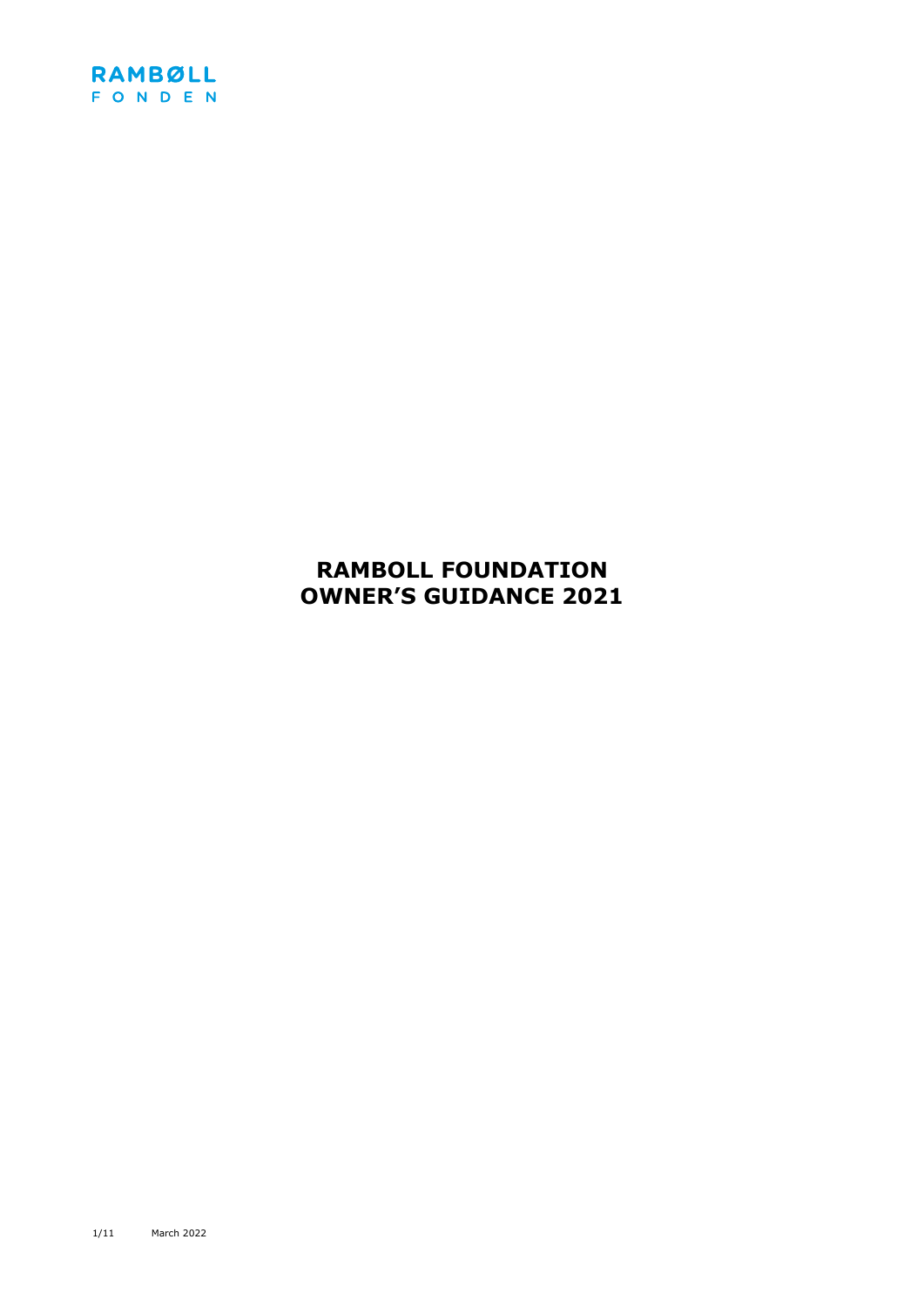

#### **1. Introduction**

- **1.1** Purpose of Owner's Guidance
- a) Rambøll Fonden (Ramboll Foundation) is a Danish commercial foundation, bound by the laws of Denmark and the Foundation Charter.
- b) Pursuing the objectives and aspirations of the Foundation Charter, requires the Ramboll Foundation to be an active owner of the Ramboll Group.
- c) This Owner's Guidance serves as information to the Ramboll Group outlining the Foundation's priorities and aims and expresses the expectations for the overall management and long-term value creation in the Ramboll Group.
- d) The Owner's guidance builds on 'Our Legacy', which reflects the Foundation charter and the thinking of our founders. 'Our Legacy' describes the Ramboll values anchored in the Nordic tradition, which should be reflected in the way the Ramboll Group is managed and does business.
- e) A key element of this Owner's Guidance is to outline the basis for a strong cooperation between the Foundation Board as an active owner of Ramboll Group A/S and the Group Board of Directors in Ramboll Group A/S as responsible for the overall management, operation and development of Ramboll group of companies. Such a strong cooperation must build on mutual trust, transparency, aligned targets, strategies and fundamentals and a constructive dialogue ensuring a development of Ramboll benefiting both the employees, the clients, the society and the Ramboll group of companies.
- f) The Owner's Guidance is agreed through consultations with the Group Board of Directors and constitutes the guidance for Group Board of Directors. The Foundation Board expects the Group Board of Directors to communicate the contents of the document to the Group Executive Board and Group Leadership Team. Other parts of the Group's management should be informed as found relevant.
- g) The Foundation Board will make the Owner's Guidance available for all shareholders in Ramboll Group A/S and on the Foundation's homepage.
- h) The Owner's Guidance is subject to annual review by the Foundation Board and is amended when found relevant.

#### **2. Collaboration between the Foundation and the Group Board of Directors**

- a) The Chair/Vicechair of the Foundation Board and the Chair/Vicechair of the Group Board of Directors will have regular meetings. An annual wheel setting out the topics to be discussed at these meetings is agreed. Furthermore, the Chair of the Group Board of Directors is expected to participate in regular meetings in the Foundation Board, and the Chair of the Foundation will (by invitation) participate in Group Board meetings. These meetings will ensure continuous information and alignment in respect to the state of the operation.
- b) To support implementation of this guidance, and the Foundation's role as an active owner, the two Chairs agree on ground rules and designated contact persons facilitating the Foundation managing director, or other persons appointed by the Foundation, to engage with Ramboll Group employees, with due respect to the government principles of Ramboll.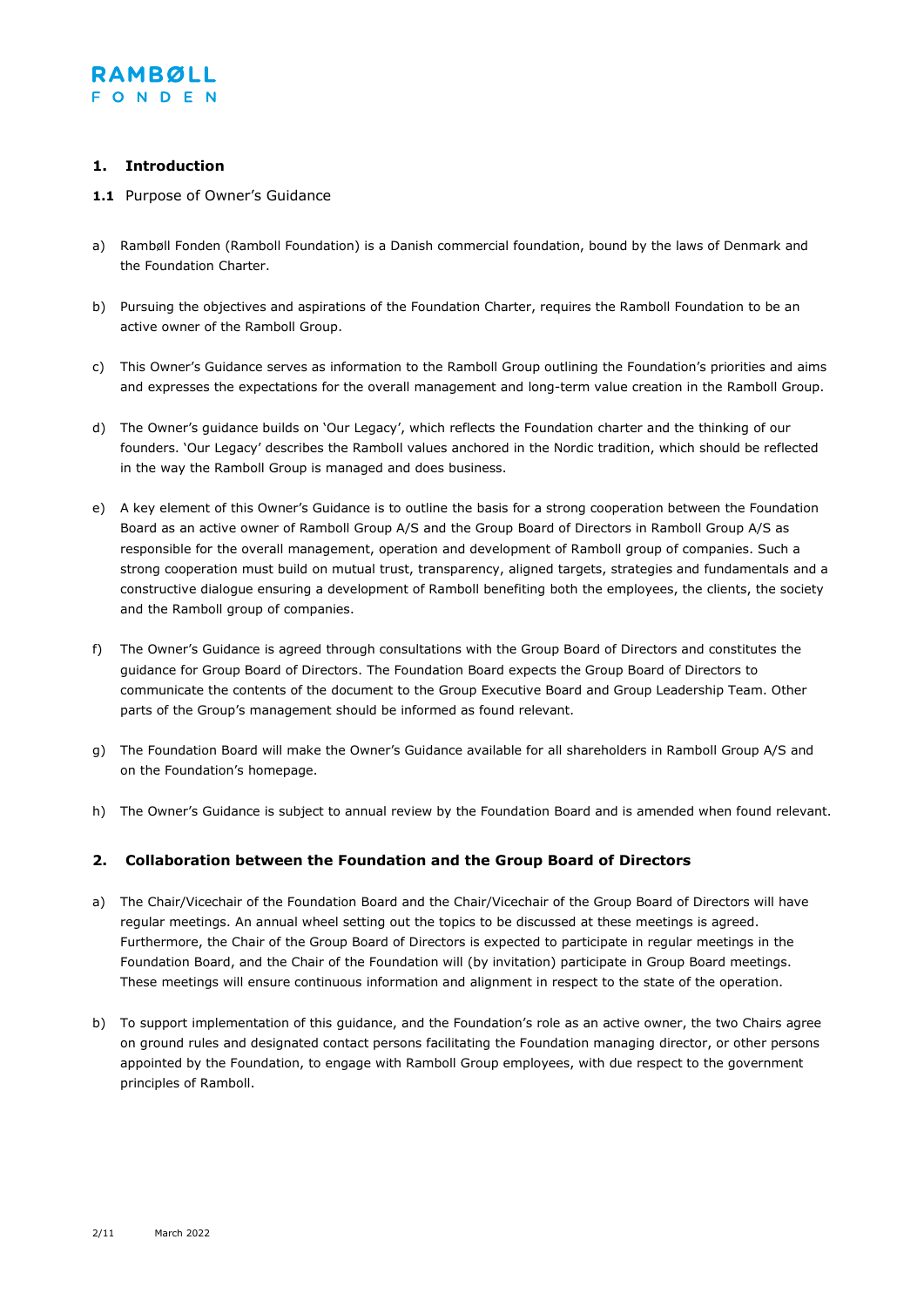

#### **3. Purpose and Values**

**RAMBØLL** FONDEN

- a) Ramboll was established in 1945 as a partnership between Professor B.J. Ramboll and Professor I.G. Hannemann. The purpose was to create a technically excellent company that in a wide sense would develop the company and benefit its employees, clients and society at large. This purpose stands today and it is built on an ethical and responsible business behaviour with a focus on how the company can contribute to society at large.
- b) It is a priority for the Foundation to continuously in perpetuity represent the ownership as defined by the Founders and laid down in the Foundation Charter of 1971.
- c) 'Our Legacy' translates the ideas and values Ramboll is based on. 'Our Legacy' describes the business ethics and culture that the Foundation wants Ramboll to develop and be managed by. It describes four equally important value statements: We behave decently and responsibly; Our employees are our strength; We are an active member of society, and Excellence and insights are our hallmarks.
- d) Staying true to our values has the consequence that there are clients and/or project which the Ramboll Group will not be associated with. The Foundation is eager to engage directly with the Ramboll Group on these matters.
- e) It is a mutual obligation of the Foundation Board and the Group Board of Directors to uphold and cultivate 'Our Legacy' as a recognisable part of doing business in Ramboll.

#### **4. Governance Model**

- a) Ramboll's overall governance model follows the tradition of an independent, but well-aligned 3-tiered structure. Specifically, the structure consists of three governance levels: the Foundation Board, the Group Board of Directors, and the Group Executive Board. No Board member should be part of more than one of these three Boards, and the Chair of the Foundation Board should not be a current employee of Ramboll.
- b) This clear governance between the Foundation Board and the Group Board of Directors supports the future aim of engaging with the best qualified independent Group Board members.
- c) The Ramboll Foundation follows the Danish government recommendations on Foundation Governance (Anbefalinger for god fondsledelse) in a comply or explain model. The Ramboll Group is expected to follow the Danish Government recommendations on Corporate Governance (Anbefalinger for god selskabsledelse) in a comply or explain model.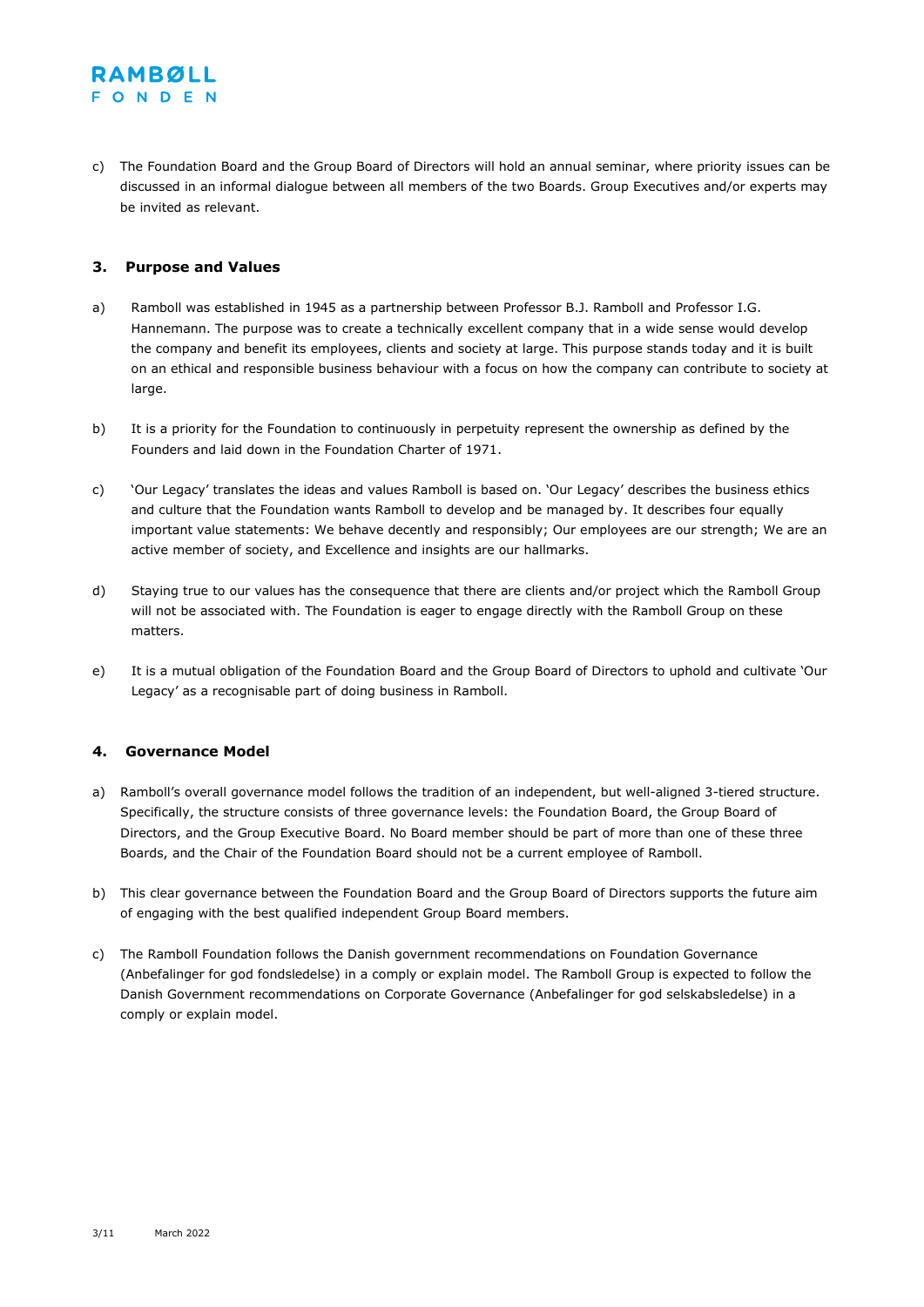

#### **5. The role of the Foundation**

- a) As the majority owner, the Foundation wants to be an active owner in securing the long-term existence and development of Ramboll Group for the benefit of the employees, clients and society. The values and ideas of the Foundation Charter should be upheld at all levels and geographies in Ramboll.
- b) The Foundation shall prepare and make recommendation to the Annual General Assembly for the election of Chair and Vicechair, members of the Group Board of Directors, and Accountant for the Ramboll Group.
- c) As part of the Annual Wheel of meetings between the two Chairs, the Foundation will provide information to the Group Board of Directors on the financial position and strategic outlook of the Foundation.

#### **6. Owner's Affairs**

- a) The Group Board of Directors are responsible for the management of Ramboll answering only to the General Assembly of the company.
- b) In line with the will of the founders, as expressed in 'Our Legacy', the Foundation have defined Owner's Affairs, meaning decisions implementing a change, with an expected material impact, on the Ramboll employees, the enterprise value, business ethics or branding of the Group.
- c) Such decisions and changes can be local and instantaneous or companywide over time.
- d) Acting as a responsible owner, the Foundation should be timely informed, and in some cases prior consulted, when decisions regarding Owner's Affairs are made.
- e) The following circumstances are considered Owner's Affairs, which should be prior endorsed by the Foundation.
	- Business strategy and material changes herein, including but not limited to, material changes in business model, client, and service portfolio
	- Mergers and acquisitions, of a material size
	- Divestments impacting a significant number of employees
	- Changes of Group Executives (retirement, employment, dismissal)
	- Use of Ramboll shares in incentive programmes and acquisitions
	- Financial covenants addressing the dividend policy of the owner.
- f) When a decision requires endorsement by the Foundation, the Foundation must be timely and adequately informed in such manner that allows the Foundation to influence the decision through dialogue.
- g) The following circumstances are examples (non-exhaustive) of Owner's Affairs, where the Foundation should be timely informed:
	- Material changes in internal guidelines and policies related to people strategy, business ethics and company values
	- Material cases regarding business ethics and company values, even when not of material consequence for the entire company
	- Material increases in business risks (e.g. financial, ethical, reputational, compliance risks)
	- Compensation of the Group Executive Board.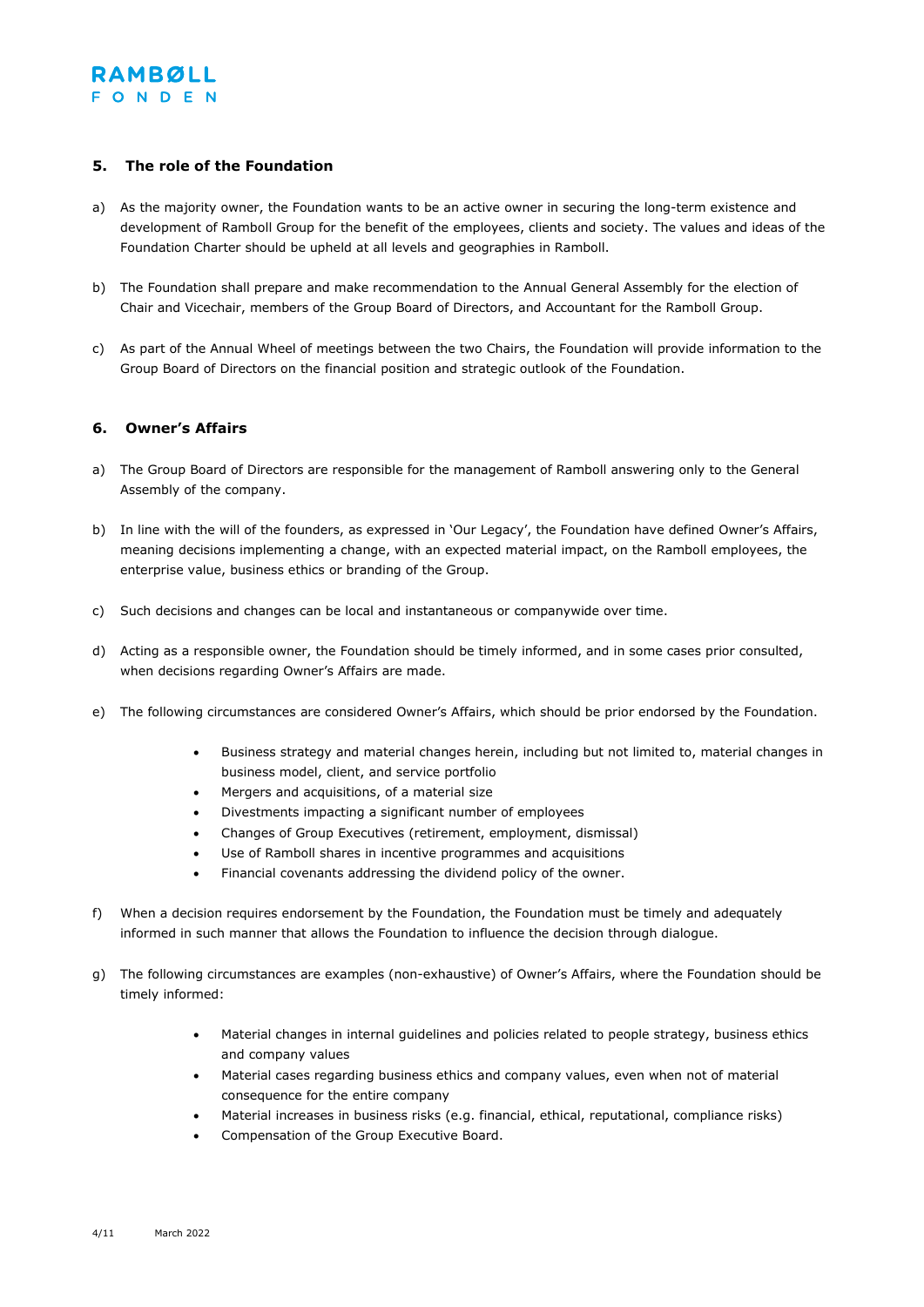## **7. Leadership**

- a) Based on 'Our Legacy', the Ramboll Foundation expects that Leaders in the Ramboll Group nurtures a leadership culture based on a humanitarian spirit, equality, mutual trust, low power distance, empowerment, professionalism, and creative collaboration.
- b) The Group Board of Directors should therefore ensure that these Ramboll values are the basis for leadership in the Ramboll Group, including when appointing, promoting and developing leaders globally.
- c) Moreover, it is the responsibility of the Group Board of Directors to ensure timely succession of Group Executives while striving to balance internal and external recruitments to the Group Executive Board and other Leadership positions. There is a preference for internal candidates when these meet the required qualifications.

## **8. Strategic Goals and Processes**

- a) Ramboll intends to remain an "independent consulting company" in a contemporary interpretation of this classical profession. Staying true to the core of our classical competencies, the Foundation's strategic goal continues to aim at developing the Ramboll Group into an international company with the long-term perspective of becoming a genuinely global enterprise, always maintaining our Nordic roots and a strong presence in the Nordic countries.
- b) Wherever Ramboll operates and whoever is our client, we must comply with our Company ethical, responsible and societal behaviour, and with our aim to deliver sustainable and high-quality solutions. Ramboll should grow in such way that we always strive to be considered among the leading operators in our industry in the markets we are in. Any commercial considerations, including mergers and acquisitions, must reconcile with 'Our Legacy'.
- c) In the preparation of the Group strategy the Foundation expects to be adequately informed and consulted during the process

#### **9. People**

- a) Paying tribute to the ideas of our founders, the Foundation sees our employees as our strength. The Ramboll Group should therefore ensure a leadership focus on engaged and satisfied employees as this remains the basis for Ramboll's success.
- b) The Foundation expects the Ramboll Group to be acknowledged as an attractive and equal opportunity employer within our profession by offering possibilities for personal and professional development as well as motivating working conditions. This includes establishing suitable career paths for all employees and facilitating coaching or training for cultivating both personal and professional skills.
- c) The Ramboll Group should offer employment packages with adequate health insurances to a level minimum comparable with good practice of international peers in the specific countries where Ramboll Group operates in.
- d) The Group Board of Directors should encourage employees to participate in initiatives aimed at promoting an inclusive workplace and quality of working life in their respective units. The Foundation expects the Ramboll Group to actively engage in the societies that Ramboll is part of and the Foundation supports through the donation program employees leading or participating in altruistic projects, also beyond their local communities.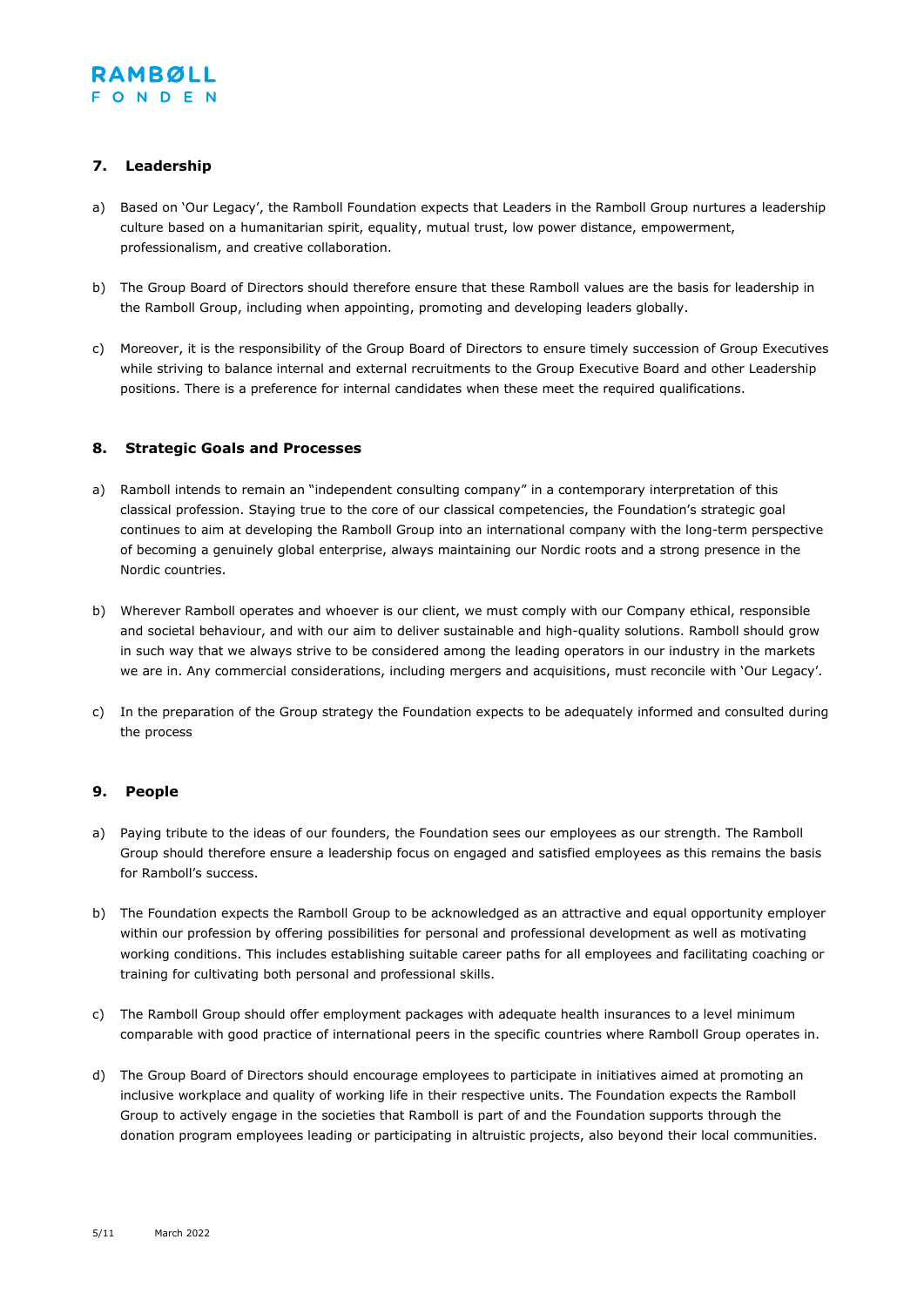

#### **10. Business and Reputational Risks**

a) The Foundation expects the Group Board of Directors to ensure that all risks are assessed, managed and mitigated at an acceptable level.

#### **11. Value Creation**

11.1 Long-term financial value

- a) The Foundation expects the Group Board of Directors to prioritise long-term economic value creation by:
	- strong annual cash flow, strategic growth, and healthy return on invested capital
	- steady operating margins, among the best compared with relevant peers
	- maintaining the Ramboll Group equity ratio at levels of 30–50%
	- setting conservative gearing targets for our financial exposure, understood as the Debt/EBITDAratio.
- b) The Foundation is prepared to accept short-term shortfalls in profitability, for example because of extraordinary market downturns or organisational or skills development activities – if justified by resulting in long-term employee, strategic or financial benefits.
- c) The Foundation is also prepared to discuss short-term shortfalls in equity ratio levels, for example regarding large acquisitions or development of innovative services – if justified by the resulting long-term strategic or financial benefits.
- d) Acceptance of short-term shortfall in equity ratio levels requires a plan for restoring the level to the normal required levels.

#### **11.2** Distribution of the profit

- a) Based on fulfilment of the above-mentioned goals for a long-term economic value creation, the Foundation wishes to favour the purpose and aim laid down in 'Our Legacy' by sharing the profit created in the company benefitting the three parties: the employees, the company and the shareholders.
- b) The employees will receive their part as bonuses, incentives or competence building, and development opportunities etc. as relevant in the local geography and market; all according to decisions by the Group Board of Directors.
- c) For the allocation of the earnings after tax (EAT) to be endorsed of the Annual General Meeting, the Group Board of Directors must annually make a proposal for the allocation and sharing of the earning after tax (EAT), based on the actual economic, strategic and operational position of the Ramboll Group.
- d) As a guideline, half of EAT in each year should be allocated for investments in the company, while the remaining part of EAT is disbursed as dividend for the shareholders.

#### 11.3 Contributing to Society

a) The Foundation expects the Ramboll Group to be viewed as a good corporate citizen in all countries of operation and its conduct and transactions must comply with good corporate governance. The Foundation is conscious that 'Our Legacy' often requires us to go beyond legal compliance.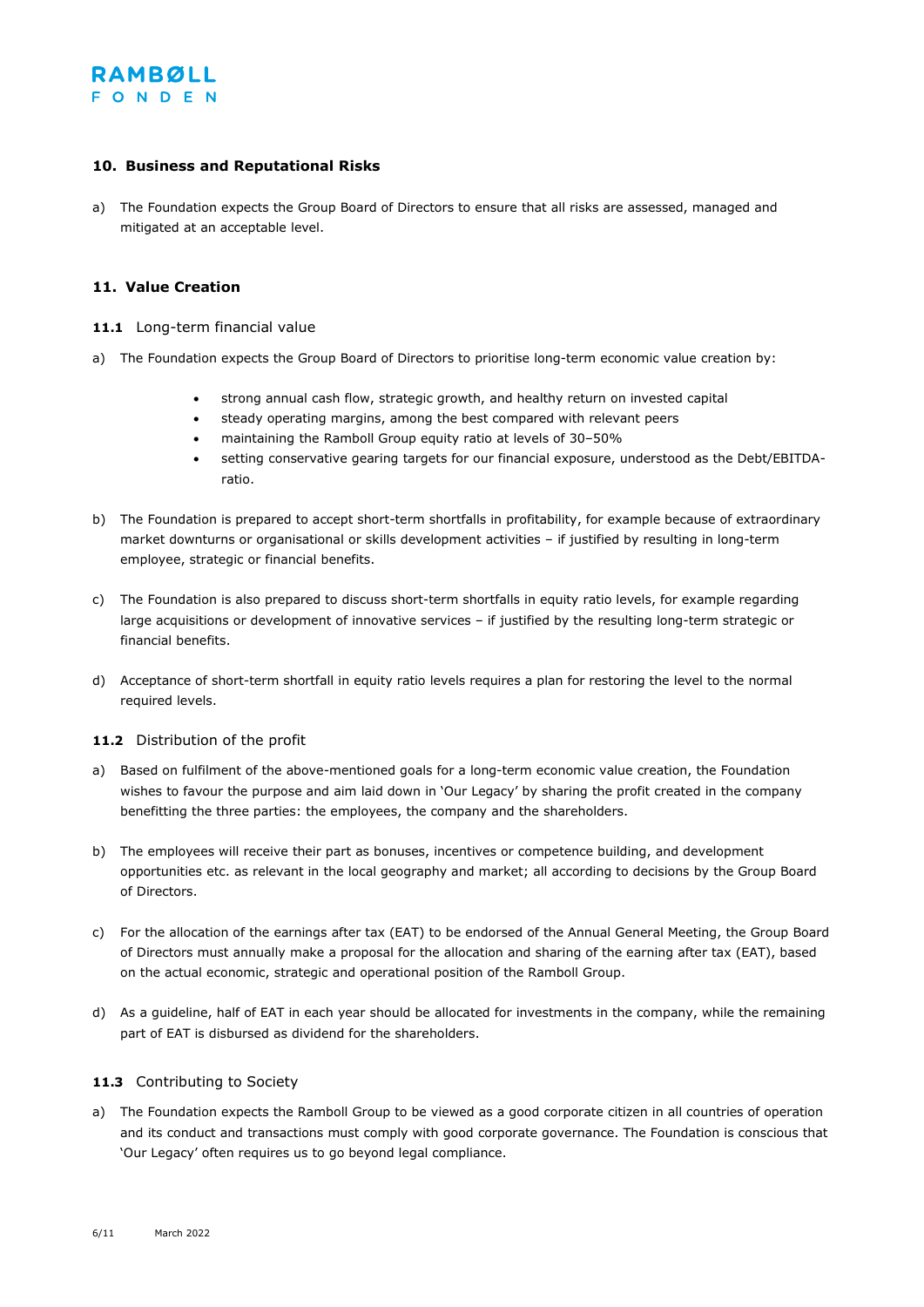

b) The Ramboll Group should adhere to relevant international best practice in this respect, including active membership of UN Global Compact and similar initiatives.

#### **12. Ownership Status**

- a) The Foundation wishes to share the ownership of the Ramboll Group and has established an employee share scheme.
- b) Regarding the Ramboll share scheme the Foundation has decided that:
	- 15% of the total share capital is the upper limit of share capital that can be owned by the employee shareholders, including shares committed by options and in bonus schemes for key employees
	- No individual employee can own more than 0.3% of the total nominal share value.
- c) Any incentive program involving shares is independent of the Foundation but requires the approval of the Foundation.
- d) The Foundation will annually agree with the Group Board of Directors on the maximum amount of share capital available for all the employees to buy/receive, and the maximum number of shares an individual employee can buy/receive that year.
- e) The Foundation has concluded that Ramboll can use transfer of shares as a platform for further growth by acquisition. In this way, acquisitions may take place without a need for introducing new non-employee minority shareholders. Therefore, on a case-by-case basis, the Foundation is prepared to consider that Ramboll shares can be used as partial payment to new Ramboll employees joining Ramboll as a consequence of an acquisition of an employee-owned company.

#### **13. Reporting**

- a) Group Interim Reports, Group Annual reports and Foundation Annual Reports serve as formal elements in the reporting among the Governance levels.
- b) The Foundation expects the Group Board of Directors to inform the Foundation through formal reporting about status within the following areas:
	- Compliance with 'Our Legacy'
	- Planned and completed acquisitions and divestments
	- Internal/external recruiting of Group Executive Board members and Managing Directors
	- Development of the Ramboll Share Scheme
	- Compensation package for Directors in Group Executive Board
	- Partner update to shareholders.
- c) Reporting is expected according to the Annual Wheel.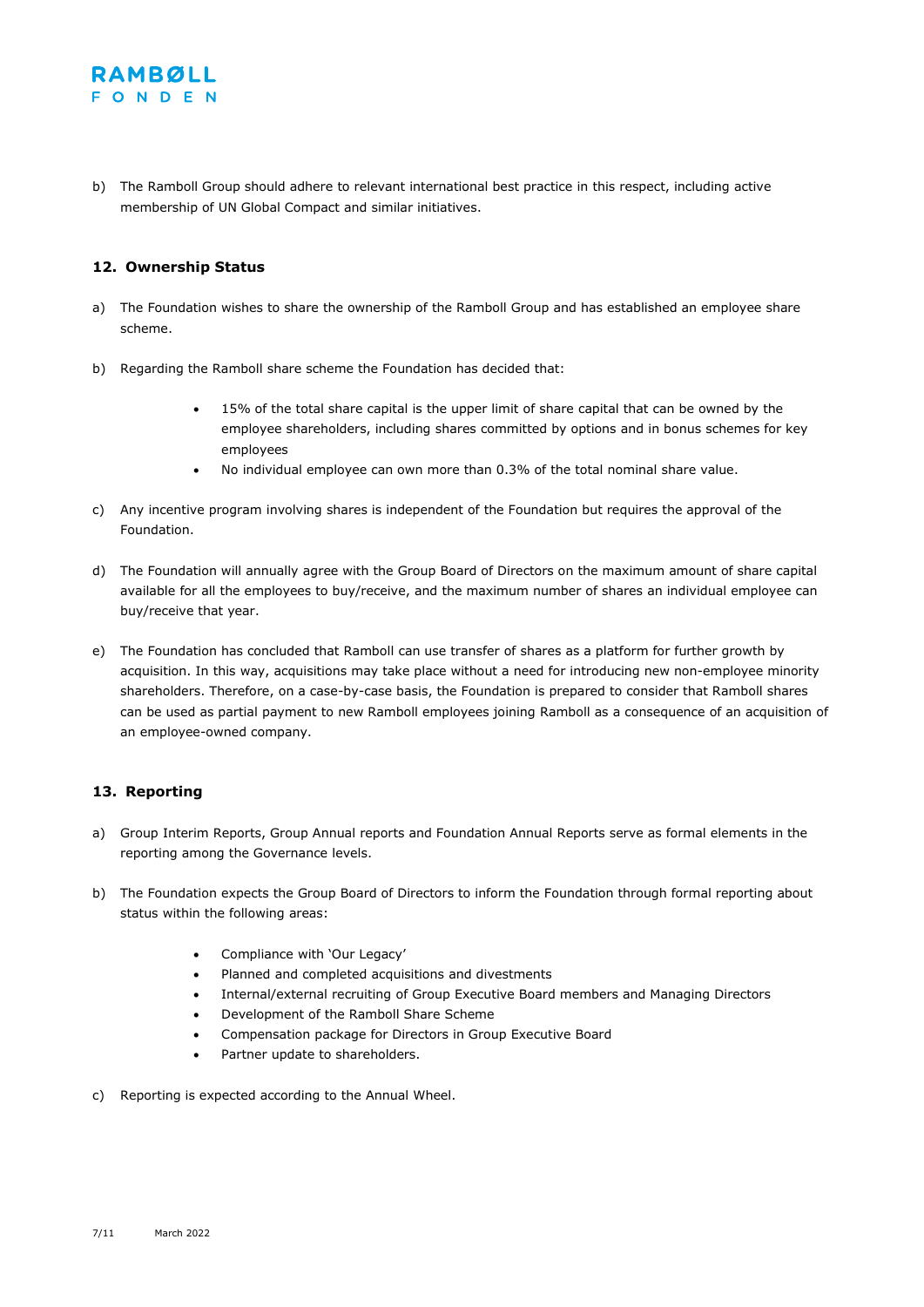

# **Annexes:**

- A. Share Program
- B. Involvement of the Foundation in mergers and acquisitions

## **Terminology**

The following terminology are used in the *Owner's Guidance*.

| Rambøll Fonden             | The legal name of the Ramboll Foundation                                 |
|----------------------------|--------------------------------------------------------------------------|
| Foundation                 | The Ramboll Foundation                                                   |
| <b>Foundation Trustees</b> | Members of the Ramboll Foundation Board                                  |
| Foundation Board           | The Board of Trustees of the Ramboll Foundation                          |
| Ramboll                    | The total enterprise, including the Foundation and the Ramboll Group     |
| Ramboll Group              | Ramboll Group A/S, including its subsidiaries and associated companies   |
| Group Board of Directors   | Board of non-Executives of the Ramboll                                   |
| Group Executive Board      | Board of Executives of the Ramboll Group                                 |
| Annual Wheel               | The document agreed by the Chairmanships describing the meetings and     |
|                            | reporting between the Foundation and Ramboll Group. Reviewed and revised |
|                            | annually.                                                                |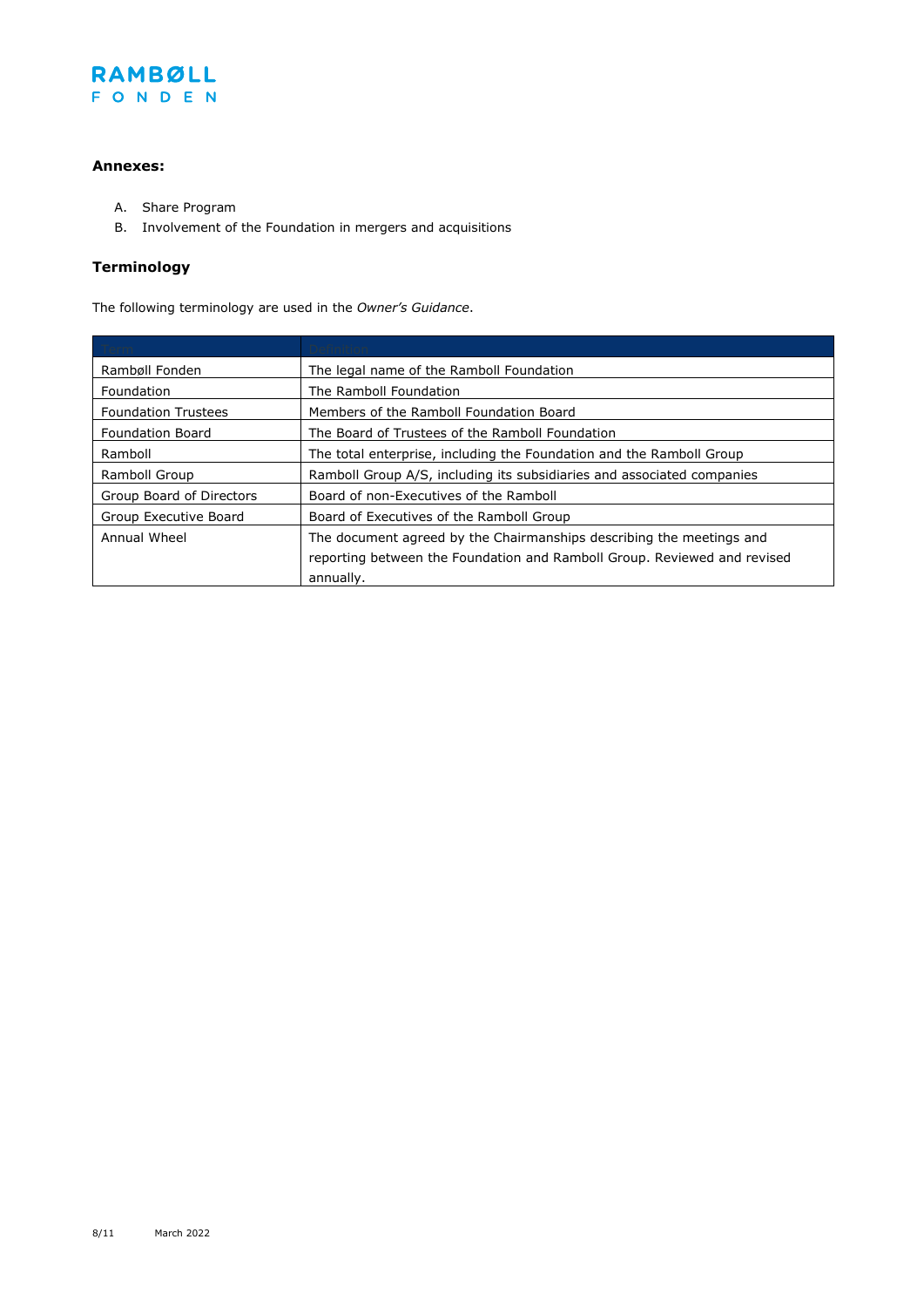

# **ANNEX A SHARE PROGRAM**

- The Foundation is responsible for the Share program.
- The Foundation has made an agreement with each of the other shareholders (Shareholders Agreement).
- The agreements may be different depending on when the agreement was made.
- The Foundation is obliged to buy the shares from the employees according to the Shareholders Agreement.
- The Ramboll Group keeps a record of all shareholders and their Shareholders Agreement and has presently transferred this to Computershare A/S.
- The members of the Group Board of Directors are allowed to purchase shares on the same conditions as the employees.
- The Ramboll Group reports in the Annual Report the number shares owned by Board of Directors, Group Executive Board and the Managing Directors.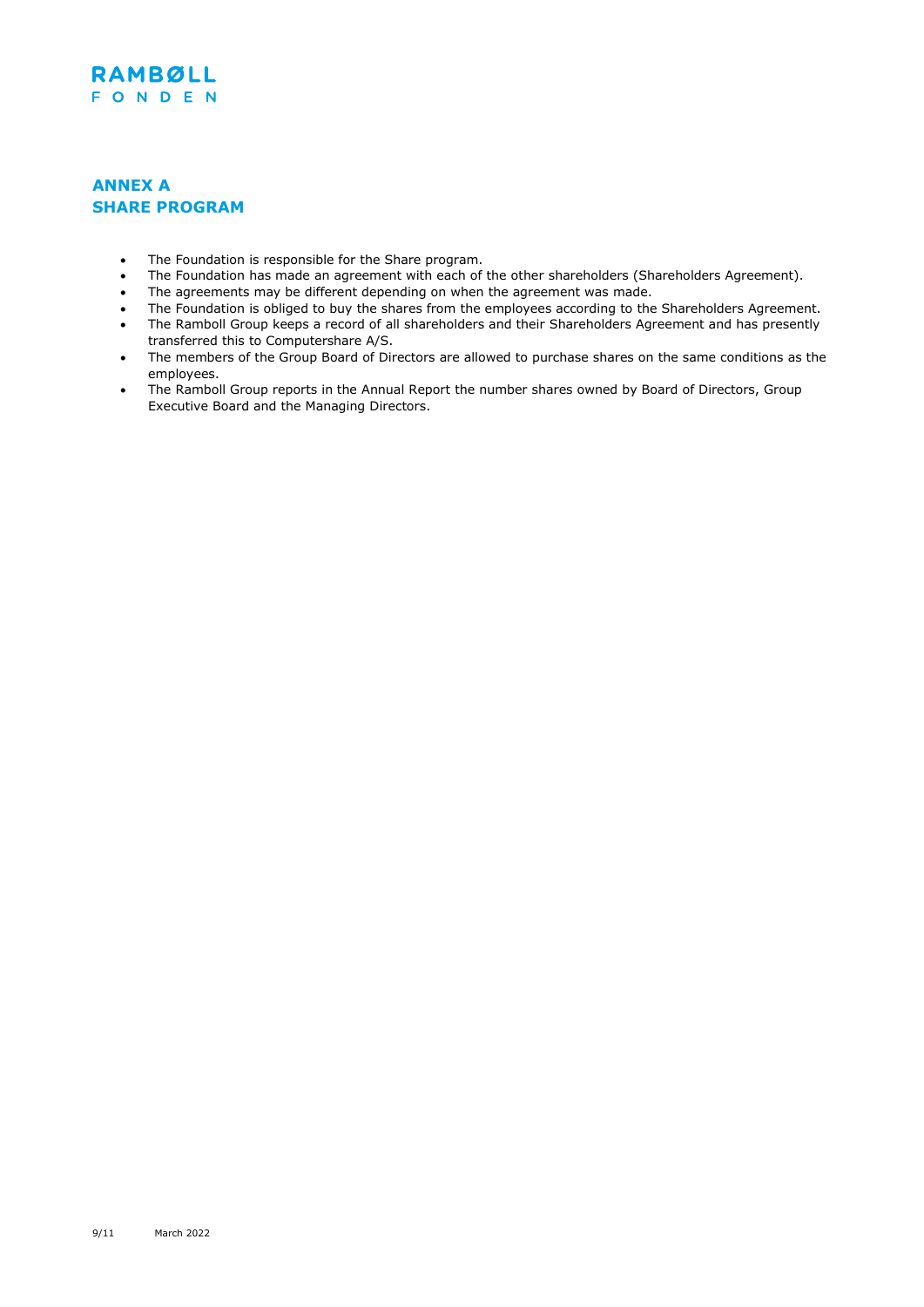# **ANNEX B INVOLVEMENT OF THE FOUNDATION IN MERGERS AND ACQUISITION**

#### **Background**

In line with the will of the founders, as expressed in 'Our Legacy', the Foundation have defined Owner's Affairs, meaning decisions implementing a change, with an expected material impact, on the Ramboll employees, the enterprise value, business ethics, or branding of the Group.

Mergers and acquisitions, of a material size are defined as Owner's Affairs. Therefore, the Foundation Board wishes to elaborate and clarify how the Board sees the best possible interaction between the Group Board of Directors and the Foundation Board in connection with acquisitions.

#### **Interaction between the Group Board of Directors and the Foundation Board in connection with Mergers & acquisitions of a material size.**

As a general rule, the Foundation Board wishes to be informed of any acquisitions before the rest of the organization. The nature of the interaction between the Group Board of Directors and the Foundation Board with respect to medium-sized or large acquisitions will moreover depend on the nature, size and risk of the acquisition (see below) while small-sized acquisitions (below MDKK 100) is for information to the Foundation only when the acquisition is completed:

#### **Medium-sized acquisitions without special risks**

Regarding acquisitions above MDKK 100 and below MDKK 250, the Group Board of Directors must inform the Chair/Vicechair of the Foundation Board on the acquisition opportunity prior to the submission of an offer in order to identify whether the acquisition of the new company may result in circumstances which would not be consistent with the Owner's Guidance or have significant effect on the operating profit and share price or otherwise involve special risks.

The Chair/Vicechair of the Foundation will communicate the information to the rest of the Foundation Board.

According to the Foundation, special risks mean, for example, companies in new markets (in terms of geography or services) where Ramboll is not represented or has no prior knowledge, financially weak companies, companies in politically unstable areas or areas of high corruption, etc.

If the acquisition is considered to lead to circumstances which are not consistent with the Owner's Guidance, 'Our Legacy' or involves special risks, the acquisition process will be handled as described in the paragraph on large acquisitions and acquisitions with special risks.

#### **Large acquisitions and acquisitions with special risks**

Cases to be regarded as Owner's affairs are acquisitions of a value above MDKK 250 and cases which may involve special risks or substantial changes in strategy and asset matters. In these cases, the Foundation must be consulted before a non-binding indicative offer will be submitted. The Trustees must be kept timely and adequately informed leaving appropriate time for their deliberations and conclusions.

Decision gates and the planning of how and when to obtain the Foundation's approval of the acquisition in question must be agreed upon between the Chair/Vicechair of the Group Board of Directors and the Chair/Vicechair of the